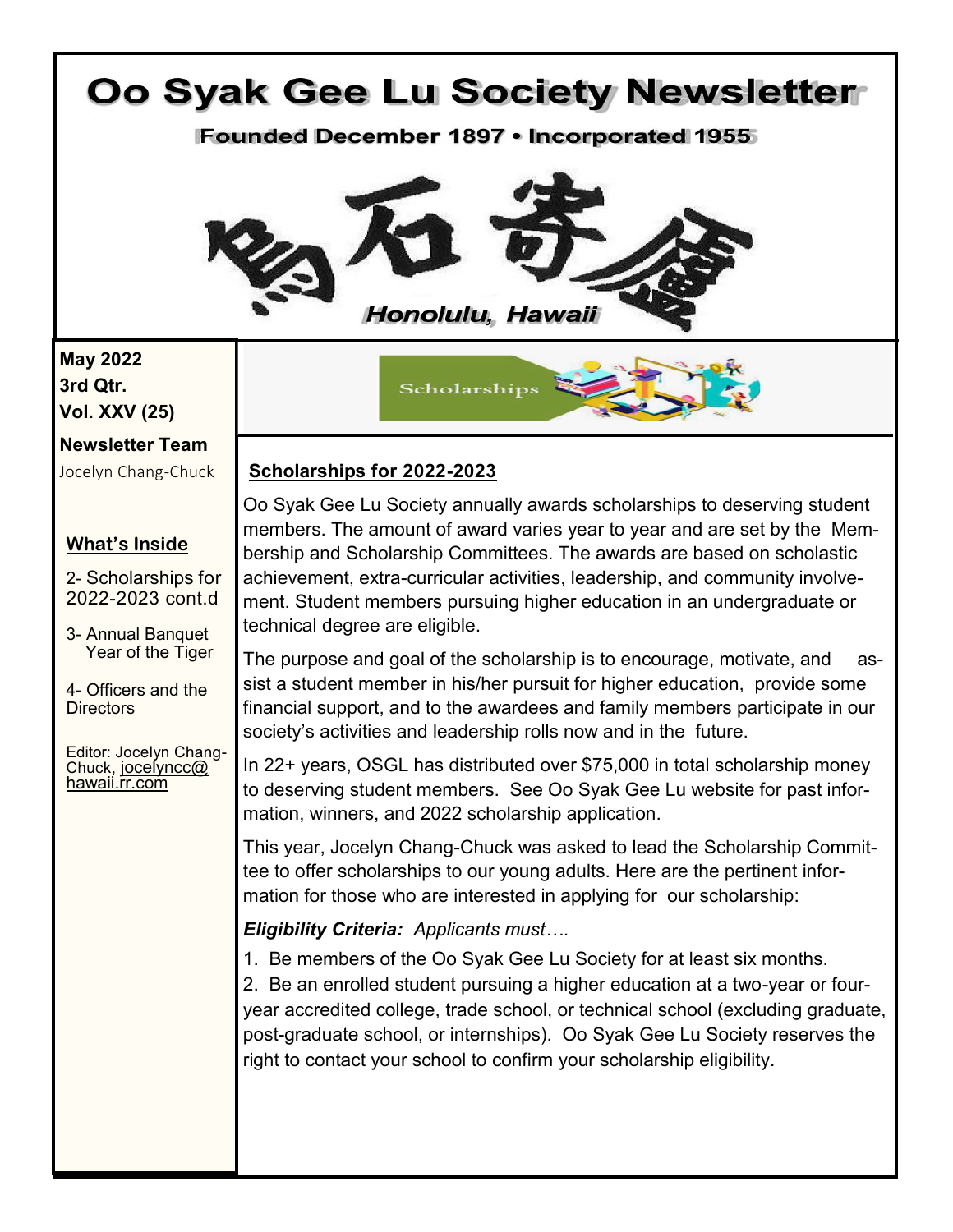# **Scholarship for 2022-2023 continued**

3. Take a minimum of 12 credits hours of instruction or be a full-time student to receive any funds.

4. Have a minimum cumulative grade point average of **3.0 or higher**.

### **Application Deadline:**

Applications must be postmarked/emailed no later than **Thursday June 9, 2022**. An awards presentation will be held at the Annual Banquet Dinner. *Scholarship Guidelines:* 

1. Scholarships will be awarded based on scholastic achievement, extra-curricular activities, leadership, and community involvement.

2. Scholarship money will be given directly to the student which shall be used for tuition, books, and/or other expenses.

3. Scholarship is non-transferable.

Scholarship is awarded for one year. Must re-apply annually. *(The terms and rules of this scholarship program may change or alter without notice.)*

### *Amount of Scholarship:*

Each scholarship will be awarded in the amount of \$1,000.00.

A total of four scholarships will be awarded each year.

### *Send applications and transcripts to:*

Postal Mail: Wesley Sen, 1638 Ala Mahina Place, Honolulu, HI 96819

Email: Wesley Sen <romihawaii@icloud.com>.

Phone: 808-457-2000

Must be postmarked/emailed no later than **Thursday June 9, 2022**.

### **NO HAND-DELIVERED APPLICATIONS WILL BE ACCEPTED.**

### *NOTE: Any applications and/or transcripts through mail or email will NOT be accepted AFTER due date.*

### **Application Guidelines:**

- 1. Fill out this complete application form (3-pages total).
- 2. Submit an *official* current high-school or college transcript by mail. **No electronic transcripts will be accepted**. (Request transcript to be sent ASAP)
- 3. A maximum of six (6) single-sided pages will be accepted.

4. A personal interview may be required. (You may be contacted via phone or email if necessary.)

5. Your signature on the application is required for the application to be accepted.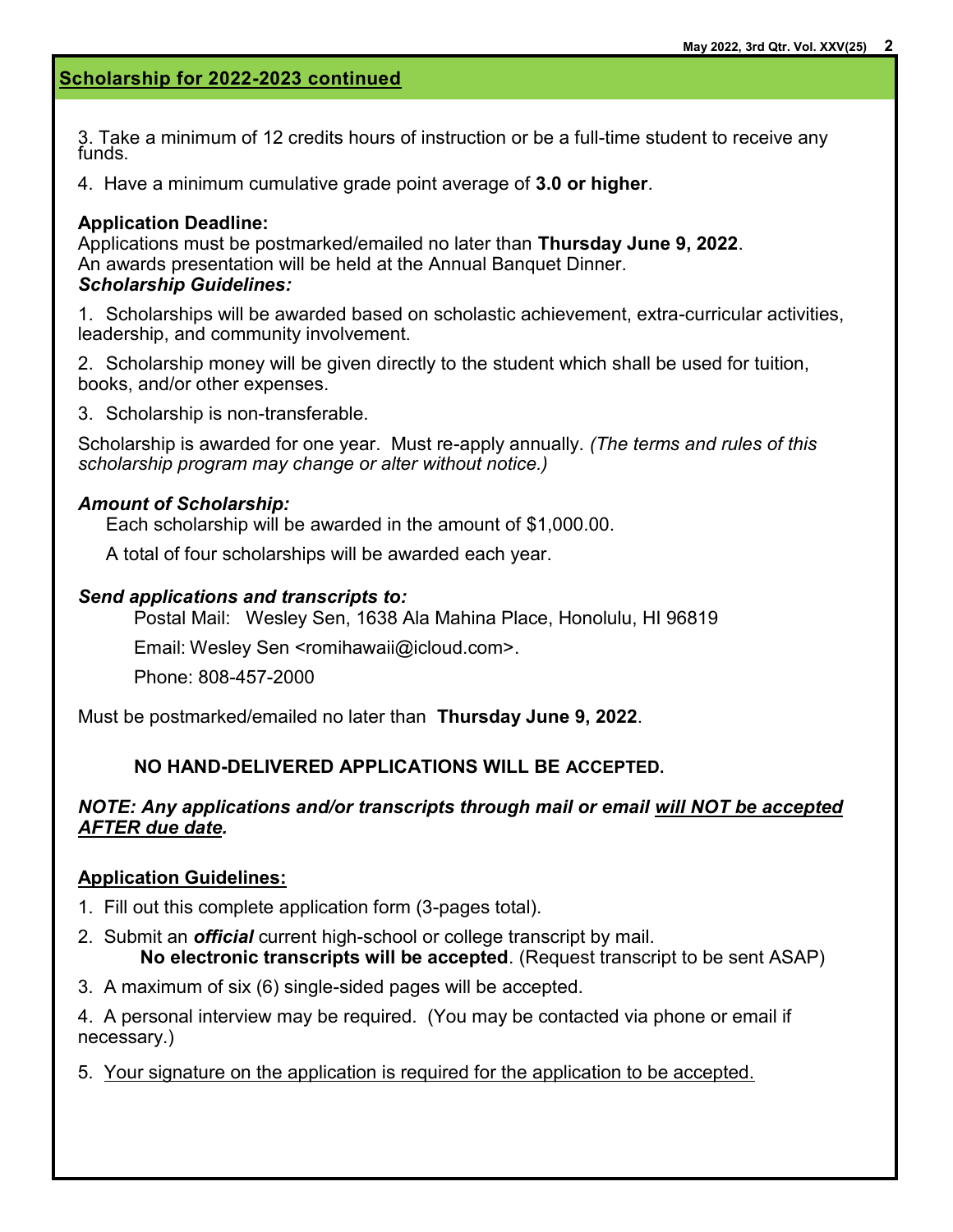### **2022 Annual Banquet**

The committee met to discuss whether to have an annual banquet this year. Reservations have been made at the Jade Dynasty Restaurant for August 6, 2022. There is a limit of 20 tables where the board will be able to reserve a table. Board members will be able to share a table if they do not have enough people to fill the table as long as there is one member coordinating and submitting payment. The banquet will not be responsible for the coordination.

Due to the short amount of time for this late in the year there will not be a separate banquet for the scholarship winners this year. Instead, the scholarship winners will be recognized at the annual banquet and given their award so winners please let the scholarship and or banquet committee know if you will be attending the banquet. The winners will not be required to give a short message but will be able to thank our members.

#### **Year of the Tiger (Year of the Water Tiger)**

*This is a Year of Water Tiger, starting from the 2022 Chinese New Year on Feb. 1 and lasting to 2023 Lunar New Year's Eve on Jan. 21. It starts the Spring Festival season that ends fifteen days later on the evening of the Lantern Festival.* 

*The Chinese Zodiac dates back to the Qin Dynasty over 2000 years ago and is rooted in a system of zoolatry (or animal worship). As the legend goes, the Jade Emperor challenged all the animals in the Kingdom to a "Great Race." Whoever arrived at his palace first would win his*  favor. The Tiger was sure that he had the race in the bag, but ended up placing third after the *cunning Rat and workhorse Ox snuck in ahead of him. In ancient times, people usually compared emperors or kings with the tigers.*

*The Tiger is associated with Yang (masculine, active) energy. Tigers do things their own way and hate being told what to do. Those born during a Tiger Year are said to possess some of the qualities of the animal itself, including extremely competitive, courageous, assertive and natural leaders. Tiger signs are said to be hungry for thrill and crave attention, not to mention short tempered but capable of generosity. They are are born leaders, who walk and talk assertively and inspire respect. They are courageous and energetic, love a challenge or competition and are prepared to take risks.*